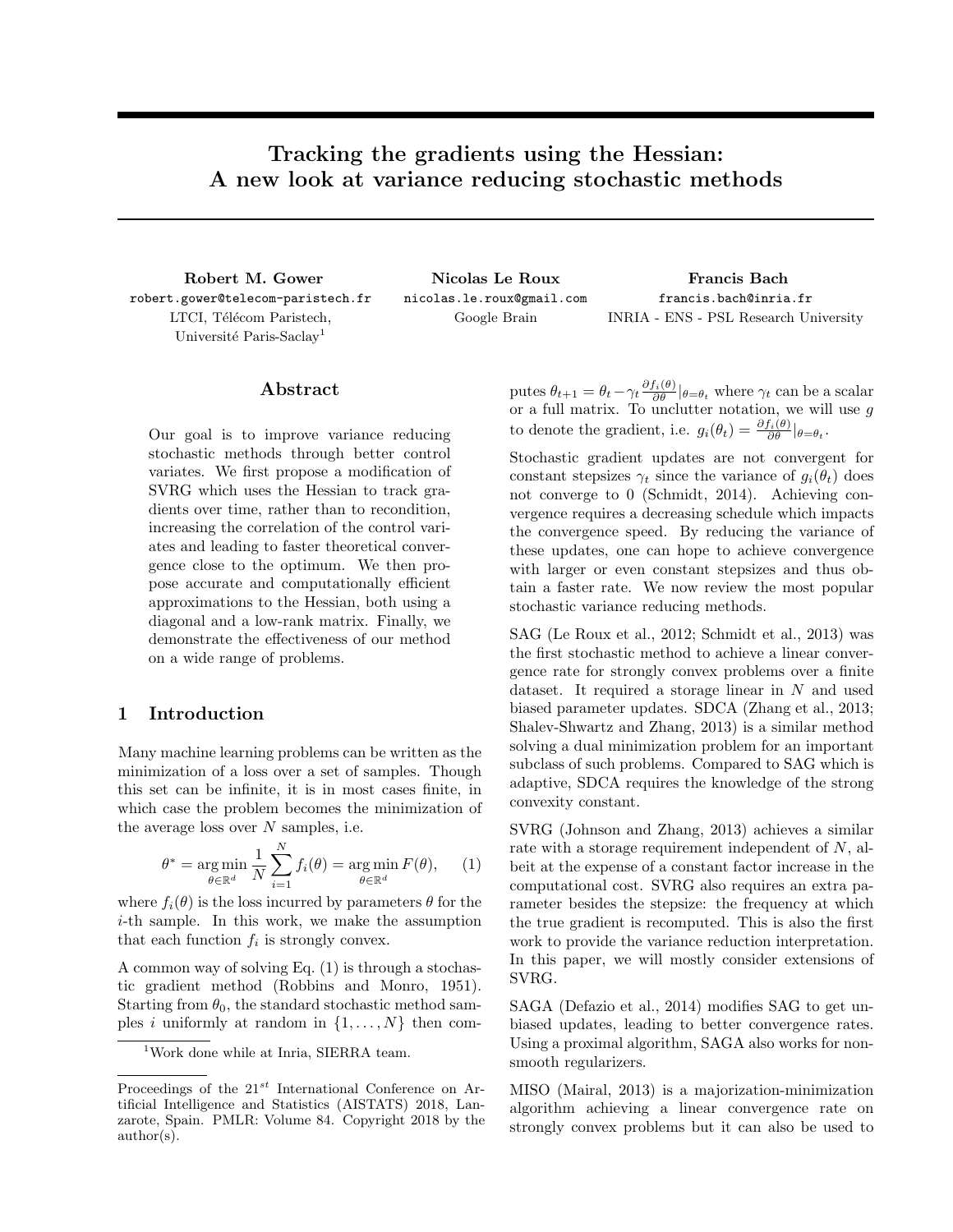solve nonconvex problems under some conditions.

All of these methods reduce variance by incorporating knowledge about gradients on all datapoints at every timestep rather than only using the gradient for the sampled datapoint. Where they differ is in which gradients they use and how they are incorporated.

This paper builds up on all these methods and makes the following contributions:

- We recall in Section 2 that most of these methods can be seen as using control variates, an observation made by Defazio et al. (2014), then highlight that none of the control variates currently used track the gradients.
- We propose in Section 3 a new control variate that tracks the gradient by building a linear model which is based on the Hessian matrix. This second-order information is used to further reduce the variance of the parameter updates, and not as a preconditioner.
- Since calculating Hessians typically scales as  $O(d^2)$ , we propose several new approximations in Section 4 based on diagonal or low-rank matrices. Such techniques are usually only dedicated to preconditioning.
- We present in Section 5 a faster theoretical convergence rate than that of SVRG within a neighborhood of the solution.
- Finally, in our experiments in Section 6, we show a significant improvement over SVRG.

#### 2 Control variates

We now recall that most variance reduced methods use control variates, a well-known technique in Monte-Carlo simulation (see, e.g., Rubinstein and Kroese (2016)) designed to reduce the variance of the estimate of the expectation of a random variable. Let us start by describing this technique.

We try to estimate the unknown expectation  $\bar{x}$  of a random variable  $x$  and that we have access to another random variable, z, whose expectation  $\bar{z}$  is known. Then the quantity  $x_z = x - z + \overline{z}$  has expectation  $\overline{x}$ and variance  $V[x_z] = V[x] + V[z] - 2\text{Cov}(x, z)$  where  $V[\]$  is the variance and Cov $[\]$  the covariance.  $V[x_z]$  is lower than  $V[x]$  whenever z is sufficiently positively correlated with  $x$  and the variance reduction is larger when the control variate is more correlated with the random variable.

Using the true gradient  $g(\theta_t) = \frac{1}{N} \sum_i g_i(\theta_t)$ , batch methods achieve a linear convergence rate, albeit with an update computational cost linear in N. Stochastic methods estimate the true gradient through a single<sup>1</sup> sample  $q_i(\theta_t)$ , leading to a slower convergence rate but cheaper updates. The goal is thus to estimate the true gradient as accurately as possible while still maintaining update costs independent of  $N$ . As the true gradient is the expectation of the individual gradients, control variates can be applied.

More specifically, using a control variate to reduce the variance of the gradient estimation means replacing the quantity  $g_i(\theta_t)$  with

$$
\tilde{g}_i(\theta_t) = g_i(\theta_t) - z_i(\theta_t) + \frac{1}{N} \sum_j z_j(\theta_t) , \qquad (2)
$$

transforming the stochastic gradient updates into

$$
\theta_{t+1} = \theta_t - \gamma_t \Big( g_i(\theta_t) - z_i(\theta_t) + \frac{1}{N} \sum_j z_j(\theta_t) \Big) . \tag{3}
$$

The new gradient estimate  $\tilde{g}_i(\theta_t)$  is an unbiased estimator of the true gradient  $g(\theta_t)$  with lower variance than  $g_i(\theta_t)$  when  $z_i(\theta_t)$  is positively correlated with  $g_i(\theta_t)$ .

The main difference between existing variance reducing gradient methods lies in the chosen  $z_i(\theta_t)$ . SAGA, for instance, chooses  $z_i(\theta_t) = g_i(\bar{\theta}_i)$  the last gradient computed for sample i. Using such a control variate requires a storage linear in N. SVRG uses  $z_i(\theta_t) = g_i(\bar{\theta}_t)$ , the gradient computed at a fixed  $\bar{\theta}_t$  for all samples. This allows for the computation of the control variate while only having to store  $\bar{\theta}_t$ . As it is the same for all datapoints, the storage requirement is independent of N.

One commonality to all existing methods is that each control variate remains constant until a new gradient has been computed for that datapoint. In particular, this means that control variates can easily become outdated if the gradients change quickly, leading to lower correlation and thus higher variance of the estimator. Since the variance of the estimator is directly linked to the convergence speed, improving correlation will lead to faster convergence. In the next section, we will show how to modify SVRG to make use of second-order approximations, maintaining highly correlated control variates longer than in SVRG.

# 3 Tracking gradients with second-order control variates

We now show how we can modify all stored gradients with a cost independent of  $N$  by using second-order information about each individual function.

<sup>1</sup>Or a small number in the case of minibatch gradient methods.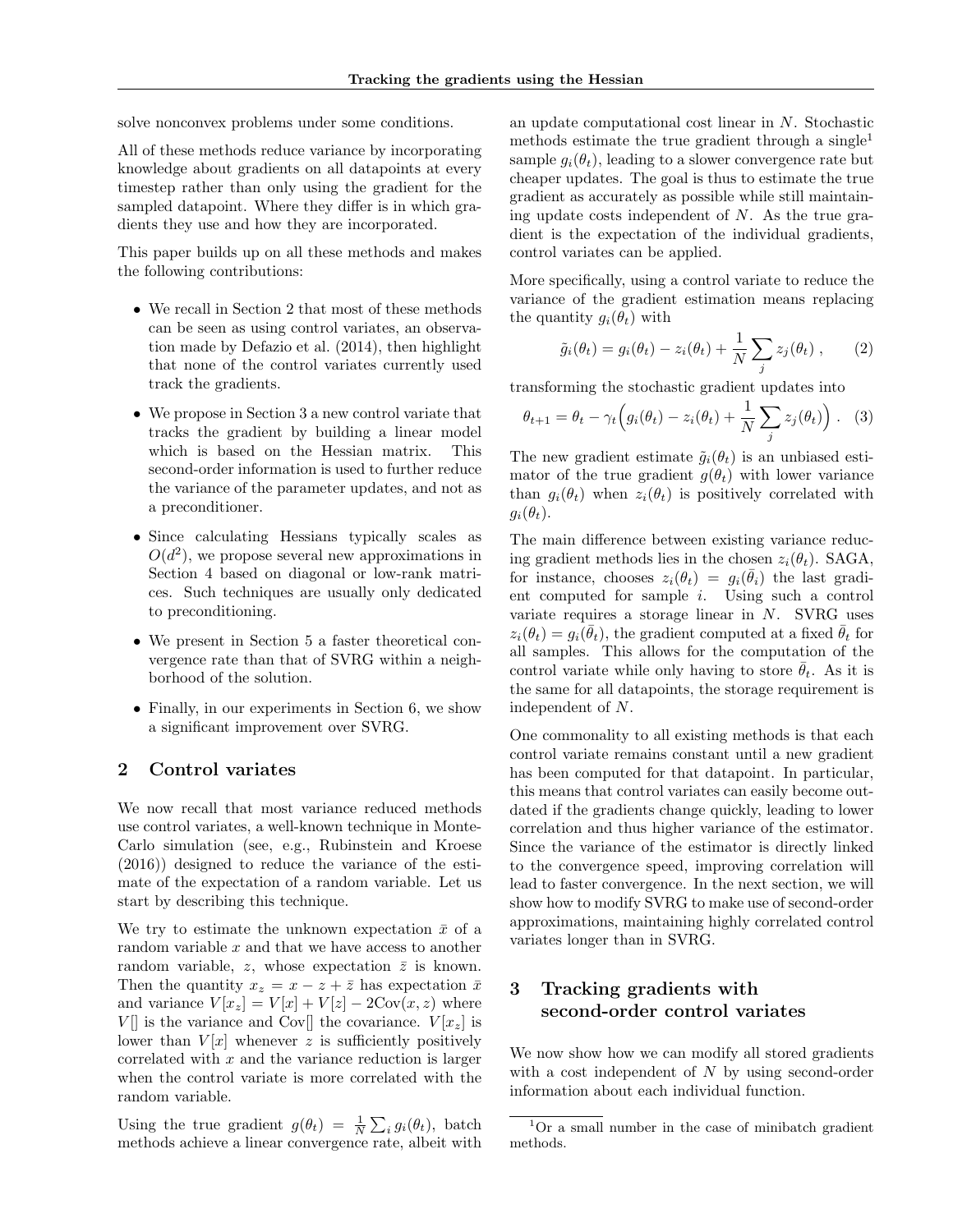All algorithms of the previous section used for  $z_i(\theta_t)$ the gradient computed for the same sample at a previous parameter  $\theta$ . In particular,  $z_i(\theta_t)$  does not change when the ith datapoint is not sampled. While this is efficient close to convergence when  $\theta$  does not move much, correlation might be low early on, leading to slower convergence.

In particular, the convergence rate of SAGA is proportional to  $\left(1-\frac{\mu}{2(\mu N+L_{\max})}\right)$ , with  $\mu$  the strongconvexity constant and  $L_{\text{max}}$  the maximum smoothness constant of the individual  $f_i$ 's.<sup>2</sup> It is crucial to note that  $L_{\text{max}}$  is not the same as  $L$ , the smoothness constant of the full function  $F$ . More precisely, we have  $L_{\text{max}}/d \leq L \leq L_{\text{max}}$ . When all individual gradients are equal we have that  $L = L_{\text{max}}$  and SAGA is exactly N times faster than full gradient descent. On the other hand, when the individual gradients are uniformly distributed over the whole space, we have  $L = L_{\text{max}}/d$  and the speed improvement of SAGA depends on  $N/d$ .

When  $\mu/L_{\text{max}}$  is much smaller than  $1/N$ , the poor condition number means that  $\theta$  does not move much and SAGA should be close to batch gradient descent<sup>3</sup>. Indeed, the rate is close to  $(1 - \mu/L_{\text{max}})$  which is similar to  $(1 - \mu/L)$ , the convergence rate of batch gradient descent. However, the difference between L and  $L_{\text{max}}$  means that, even in that regime, the rate of batch gradient descent can be much better. This is because batch gradient descent can make use of a stepsize of  $1/L$ , potentially much larger than the stepsize of  $\frac{1}{2(\mu N + L_{\text{max}})}$  of SAGA.

When  $\mu/L_{\text{max}}$  is larger than  $1/N$ , the convergence rate of SAGA is close to  $1 - 1/2N$ , which is much smaller than the rate of convergence of batch gradient descent. This is because, in the well-conditioned case,  $\theta$  changes quickly, leading to poorly correlated control variates and slower convergence relative to batch gradient descent.

Thus, finding control variates that have a greater correlation with the gradient would allow these algorithms to maintain a fast convergence for larger values of N and potentially use larger stepsizes. Additionally, SVRG requires regular recomputation of  $\theta_t$  to maintain its convergence rate. Maintaining a high correlation for longer could decrease this required frequency of recomputation.

Algorithm 1 describes the original SVRG method (Johnson and Zhang, 2013).

| Algorithm 1 SVRG                                                                                        |
|---------------------------------------------------------------------------------------------------------|
| <b>Parameter:</b> Functions $f_i$ for $i = 1, , N$                                                      |
| Choose $\bar{\theta}_0 \in \mathbb{R}^d$ and stepsize $\gamma > 0$                                      |
| for $k = 0, \ldots, K-1$ do                                                                             |
| Calculate $g(\bar{\theta}_k) = \frac{1}{N} \sum_{j=1}^N g_j(\bar{\theta}_k), \theta_0 = \bar{\theta}_k$ |
| for $t = 0, 1, 2, , T - 1$ do                                                                           |
| $i \sim \mathcal{U}[1,N]$                                                                               |
| $\theta_{t+1} = \theta_t - \gamma \Big( g_i(\theta_t) - g_i(\bar{\theta}_k) + g(\bar{\theta}_k) \Big)$  |
| $\theta_{k+1} = \theta_T$                                                                               |
| Output $\bar{\theta}_K$                                                                                 |

| Algorithm 2 SVRG2 (SVRG with tracking)                                                                    |
|-----------------------------------------------------------------------------------------------------------|
| <b>Parameter:</b> Functions $f_i$ for $i = 1, , N$                                                        |
| Choose $\bar{\theta}_0 \in \mathbb{R}^d$ and stepsize $\gamma > 0$                                        |
| for $k = 0, , K - 1$ do                                                                                   |
| Calculate $g(\bar{\theta}_k) = \frac{1}{N} \sum_{j=1}^{N} g_j(\bar{\theta}_k), \theta_0 = \bar{\theta}_k$ |
| Calculate $H(\bar{\theta}_k) = \frac{1}{N} \sum_{i=1}^N H_i(\bar{\theta}_k)$                              |
| for $t = 0, 1, 2, , T - 1$ do                                                                             |
| $i \sim \mathcal{U}[1,N]$                                                                                 |
| $\theta_{t+1} = \theta_t - \gamma \Big( g_i(\theta_t) - g_i(\bar{\theta}_k) + g(\bar{\theta}_k) \Big)$    |
| $-\gamma\big(H(\bar{\theta}_k)-H_i(\bar{\theta}_k)\big)\,(\theta_t-\bar{\theta}_k)$                       |
| $\theta_{k+1} = \theta_T$                                                                                 |
| Output $\bar{\theta}_K$                                                                                   |

We now modify Algorithm 1 by using control variates based on the first order Taylor expansion of the stochastic gradient. Rather than  $z_j(\theta_t) = g_j(\bar{\theta})$ , we will use:

$$
z_j(\theta_t) = g_j(\bar{\theta}) + H_j(\bar{\theta})(\theta_t - \bar{\theta}), \tag{4}
$$

where  $H_j(\bar{\theta})$  is the Hessian of  $f_j$  taken at  $\bar{\theta}$ . The new control variate  $z_i(\theta_t)$  now depends on  $\theta_t$ , which is not the case for the control variate used in SVRG.

Plugging Eq. (4) into Eq. (3) yields the following update:

$$
\theta_{t+1} = \theta_t - \gamma_t \Big( g_i(\theta_t) - g_i(\bar{\theta}) + \frac{1}{N} \sum_j g_j(\bar{\theta}) \Big) - \gamma_t \Big( \frac{1}{N} \sum_j H_j(\bar{\theta}) - H_i(\bar{\theta}) \Big) (\theta_t - \bar{\theta}). \tag{5}
$$

The resulting method, SVRG2, is presented in Algorithm 2. The only changes compared to Algorithm 1 are the computation of  $H(\bar{\theta})$  and the terms involving the Hessian in the update (underlined). The theoretical analysis of Algorithm 2 for generalized linear models is carried out in Section 5.

It is apparent that, if the  $f_i$ 's are exactly quadratic, then  $g_i(\bar{\theta}) + H_i(\bar{\theta}) (\theta_t - \bar{\theta}) = g_i(\theta_t)$  and the update is the same as batch gradient descent, albeit with a computational cost independent of N. The goal is thus to

<sup>&</sup>lt;sup>2</sup>For linear regression, we have  $L_{\text{max}} = \max_i ||x_i||^2 = R^2$ the radius of the input data.

 $3$ The resulting algorithm would be N times faster since an update only requires looking at a single datapoint compared to the full dataset for batch gradient descent.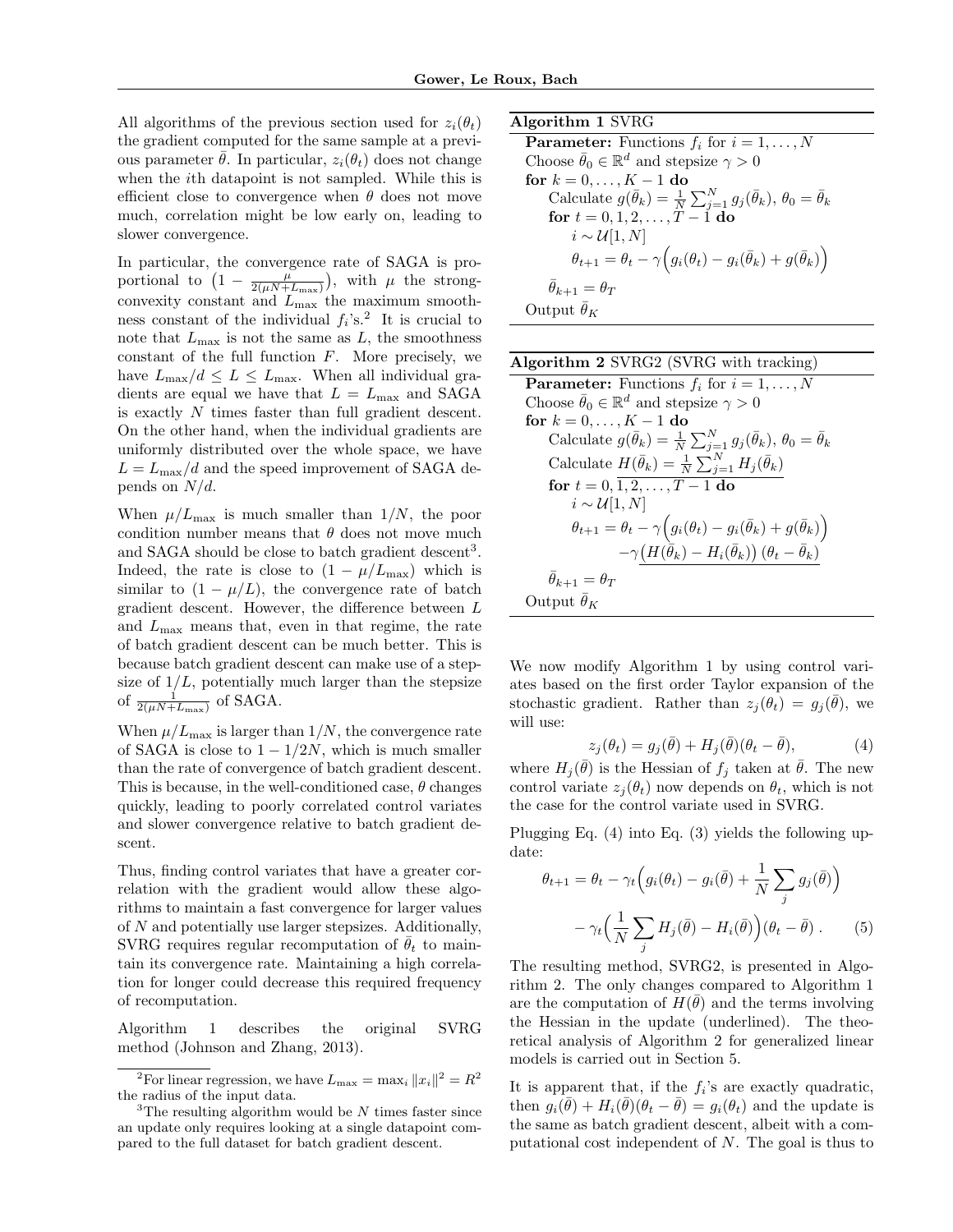yield an update as close as possible to that of batch gradient descent without paying the price of recomputing all gradients every time.

Algorithm 2 requires the computation of the full Hessian every time a new  $\bar{\theta}$  is chosen and does two matrixvector products for each parameter update. The cost of computing the full Hessian is  $O(N d^2)$  and the cost of each update is  $O(d^2)$ . Since T, the number of updates before recomputing the full gradient, is typically a multiple of N, the average cost per update is  $O(d^2)$ , which is d times bigger than all first-order stochastic methods. As this cost is prohibitive for everything but low-dimensional problems, we need to resort to using approximations of the Hessian.

# 4 Approximations of the Hessian

Algorithm 2 uses the following quantities:

- $H_i(\bar{\theta})$  needed for multiplying with the current  $\theta_t$ ;
- $\sum_j H_j(\bar{\theta})$  needed for multiplying with the current  $\theta_t$ ;
- $H_i(\bar{\theta})\theta_i$ ,  $\sum_j g_j(\bar{\theta})$  and  $\sum_j H_j(\bar{\theta})\bar{\theta}$  which are all vectors.

The first and second terms cannot be stored for large dimensional problems and, even in that case, the computational cost will be prohibitive. We thus need to resort to approximations  $\hat{H}_j(\bar{\theta})$  of each Hessian  $H_j(\bar{\theta})$ such that their sum  $\hat{H}(\bar{\theta})$  is also easy to store.

This restriction makes us focus on linear projections of the Hessians, and two in particular: diagonal approximations and projections onto a low-rank subspace. Note that both of these classes of approximations include the special case  $H_i = 0$ , which is the original SVRG.

#### 4.1 Diagonal approximation

We propose here several diagonal approximations of each Hessian leading to a storage cost of  $O(d)$ .

Diagonal of the Hessian: By minimizing the Frobenius distance with the true Hessian, the diagonal of the Hessian tries to approximate the true Hessian in all directions of the space. This is in general very conservative as we care mostly about approximating the Hessian in the directions  $\theta_t - \overline{\theta}$ .

Using the secant equation: Since the approximation is used in the term  $\hat{H}_i(\bar{\theta})(\theta_t - \bar{\theta})$ , we want  $\hat{H}_i(\bar{\theta})(\theta_t-\bar{\theta})$  to be a good approximation of  $H_i(\bar{\theta})(\theta_t-\bar{\theta})$   $\bar{\theta}$ ). One can use the secant equation and set

$$
\hat{H}_i(\bar{\theta}) = \frac{H_i(\bar{\theta})(\theta_t - \bar{\theta})}{\theta_t - \bar{\theta}} \approx \frac{g_i(\theta_t) - g_i(\bar{\theta})}{\theta_t - \bar{\theta}},
$$

where the division between two vectors is to be taken elementwise. However, this leads to unstable updates as no guarantee is given outside of one direction.

Robust secant equation: We can robustify the secant equation by minimizing the average squared- $\ell_2$ distance within a small ball around the previous direction. In other words, we seek

$$
\hat{H} = \underset{Z \in \mathbb{R}^{d \times d}}{\arg \min} \int_{\xi} \left\| (Z - H_i)(\theta_t - \bar{\theta} + \xi) \right\|^2 p(\xi) d\xi.
$$

Assuming  $\xi \sim \mathcal{N}(0, \sigma^2 I)$ , we get

$$
\hat{H} = \frac{(\theta_t - \bar{\theta}) \odot H_i(\bar{\theta})(\theta_t - \bar{\theta}) + \sigma^2 \text{diag}(H_i(\bar{\theta}))}{(\theta_t - \bar{\theta}) \odot (\theta_t - \bar{\theta}) + \sigma^2}
$$
\n
$$
\approx \frac{(\theta_t - \bar{\theta}) \odot (g_i(\theta_t) - g_i(\bar{\theta})) + \sigma^2 \text{diag}(H_i(\bar{\theta}))}{(\theta_t - \bar{\theta}) \odot (\theta_t - \bar{\theta}) + \sigma^2}.
$$
\n(6)

This is an interpolation between the two previous approximations. In particular,  $\sigma^2 = +\infty$  recovers the diagonal of the Hessian while  $\sigma^2 = 0$  recovers the secant equation. For a fixed  $\sigma^2$ , larger parameters updates at the beginning of optimization will make this approximation close to the secant equation while, close to convergence, this approximation will converge towards the diagonal of the Hessian due to smaller parameter updates.

## 4.2 Low-rank approximation: Curvature Matching

Another possibility is to build a low rank approximation of the Hessian by using a low dimensional embedding. For brevity let  $H_i := H_i(\bar{\theta})$  and  $H := H(\bar{\theta})$ .

Consider a matrix  $S \in \mathbb{R}^{d \times k}$  where  $k \ll d, N$ . The matrix  $S$  may be random. Calculating the *embedded* Hessian  $S<sup>T</sup>H<sub>i</sub>S$  gives us a low rank approximation of  $H_i$  using the following model:

$$
\hat{H}_i = \underset{X \in \mathbb{R}^{d \times d}}{\arg \min} \|X\|_{F(H)}^2
$$
  
subject to 
$$
S^{\top} X S = S^{\top} H_i S, \tag{7}
$$

where  $\|\hat{H}\|^2_{F(H)}$  := Tr  $(\hat{H}^\top H \hat{H} H)$  is the weighted Frobenius norm. The solution to the above is a rank k matrix given by

$$
\hat{H}_i = HS(S^\top HS)^\dagger S^\top H_i S(S^\top HS)^\dagger S^\top H \in \mathbb{R}^{d \times d},\tag{8}
$$

where  $M^{\dagger}$  is the pseudoinverse of M. We refer to methods based on the Hessian approximation presented in Eq. (8) as the Curvature Matching methods since the approximation has the same curvature as the true Hessian over the subspace spanned by S.

Our use of a Hessian weighted Frobenius norm in (7)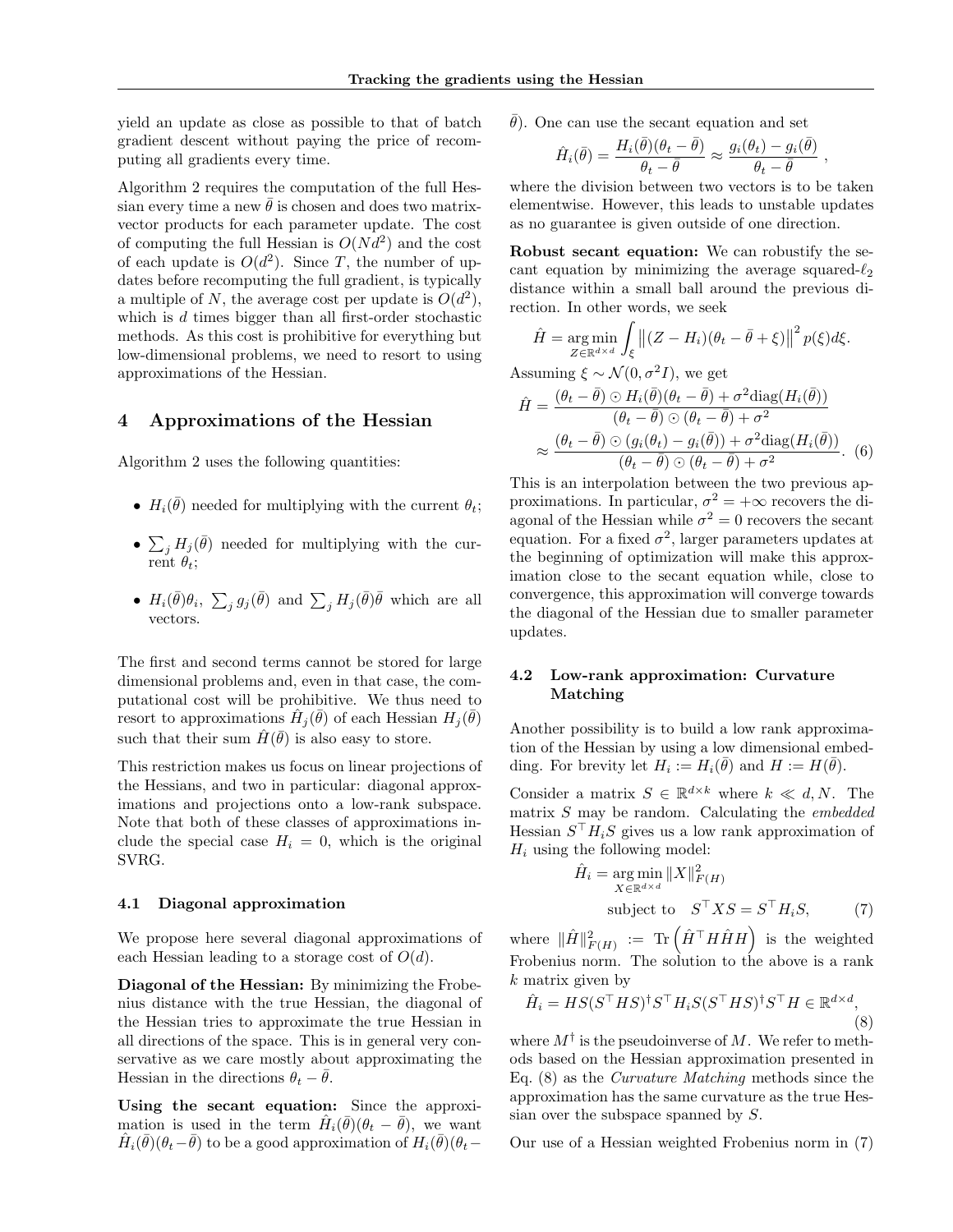is largely inspired on quasi-Newton methods. Indeed, during the development of quasi-Newton methods it was observed that using the Hessian as a weighting matrix in the Frobenius norm gave rise to a more efficient method (Goldfarb, 1970), namely the BFGS method. Our findings mirror that of the quasi-Newton literature in that our empirical tests showed that using the Hessian weighted Frobenius norm is more efficient than using the standard Frobenius norm.

Note that, to compute Eq.  $(8)$ , we only need to store the  $d \times k$  matrix HS and calculate  $S^{\top} H_i S$ . The advantages of this approach are numerous and include: (a) Reduced memory storage, (b) Hessian-vector products  $\hat{H}_i v$  can be computed efficiently at a cost of  $O(k(2d+3k))$  which is linear in d, (c) the approximation  $\hat{H}_i$  is the result of applying a linear operator on  $H_i$  and consequently the expectation of  $\hat{H}_i$  can be computed efficiently.

This last item is of particular importance for maintaining an unbiased estimator. Indeed, taking the expectation over (8), we have that

$$
\mathbf{E}_{i} \left[ \hat{H}_{i} \right] \stackrel{\text{(8)}}{=} H S (S^{\top} H S)^{\dagger} S^{\top} \mathbf{E}_{i} \left[ H_{i} \right] S (S^{\top} H S)^{\dagger} S^{\top} H \n= H S (S^{\top} H S)^{\dagger} S^{\top} H S (S^{\top} H S)^{\dagger} S^{\top} H \n= H S (S^{\top} H S)^{\dagger} S^{\top} H,
$$
\n(9)

where in the last step we used that  $M^{\dagger}MM^{\dagger} = M^{\dagger}$ for all matrices  $M$ . From Eq. (9) we see that the expectation of  $\hat{H}_i$  is equal to the resulting approximation were we to use H in place of  $H_i$  in Eq. (8). Furthermore (9) is a low rank matrix which can be stored and computed efficiently since we only need to calculate the action of the true Hessian  $HS.^4$ 

Specifically, in the outer iterations, we can compute and store the  $d \times k$  Hessian *action* matrix  $A =$  $\frac{1}{N} \sum_{j=1}^{N} H_j(\bar{\theta}) S$  and the  $k \times k$  Hessian curvature matrix  $C = (S^{\top} \frac{1}{N} \sum_{j=1}^{N} H_j(\bar{\theta}) S)^{\dagger/2}$  then use A and C to perform the necessary matrix vector products. See Algorithm 3 for our implementation. Again we underline the computations that need to be added to the SVRG algorithm to produce our new algorithm.

While  $S$  can be any matrix, including a random one drawn from some distribution, we found the method performed best when the construction of S was based on the step directions  $d_t$  for  $t = 0, \ldots, T-1$  taken from the inner loop. The reasoning behind this choice is that, since ultimately we only require the action of the Hessian approximation along the directions  $\theta_t - \bar{\theta}$ , the matrix  $S$  should be chosen in such a way that our Hessian approximation is accurate along these directions. Thus we will construct the embedding matrix

# Algorithm 3 CM: Curvature Matching

```
Parameter: Functions f_i for i = 1, ..., NChoose \bar{\theta}_0 \in \mathbb{R}^d and stepsize \gamma > 0for k = 0, \ldots, K - 1 do
Calculate g(\bar{\theta}_k) = \frac{1}{N} \sum_{j=1}^{N} g_j(\bar{\theta}_k), \theta_0 = \bar{\theta}_kCalculate A = \frac{1}{N} \sum_{j=1}^{N} H_j(\bar{\theta}) S, C = (S^{\top} A)^{\dagger/2}.Generate \overline{S} \in \mathbb{R}^{d \times k}, calculate \overline{S} = SC.
Normalize the Hessian action \overline{A} = AC.
for t = 0, 1, 2, \ldots, T - 1 do
      i \sim \mathcal{U}[1,N]d_t = g_t(\theta_t) - g_t(\bar{\theta}_k) + g(\bar{\theta}_k)-\tilde{\bar{A}}\bar{S}^\top H_i(\bar{\theta}_k)\bar{S}\widetilde{\bar{A}}^\top(\theta_t-\bar{\theta}_k)+\bar{A}\bar{A}^\top(\theta_t-\bar{\theta}_k)\theta_{t+1} = \theta_t - \gamma d_t\bar{\theta}_{k+1} = \theta_TOutput \bar{\theta}_K
```
S by again taking inspiration from the BFGS (Goldfarb, 1970) and L-BFGS (Nocedal, 1980) methods and column concatenate previous step directions. Specifically, since there are many step directions and sequential step directions are often correlated, we arranged the  $T$  step directions into  $k$  sets. We used the average over each of these  $k$  sets as a column of  $S$ . That is

$$
S = [\bar{d}_0, \dots, \bar{d}_{k-1}] \text{ where } \bar{d}_i = \frac{k}{T} \sum_{j=\frac{T}{k}i}^{\frac{T}{k}(i+1)-1} d_j,
$$
\n(10)

where we assume, for simplicity, that  $k$  divides  $T$ .

Computational complexity: Algorithm 3 can be applied to large-scale problems due to its reduced complexity. Indeed, using automatic differentiation (Walther, 2008; Christianson, 1992) the cost of computing each one of the matrix-matrix products  $H_j(\bar{\bar{\theta}})S$  is  $O(k \cdot \text{eval}(f_j))$ , where  $\text{eval}(f_j)$  is the cost of evaluating the function  $f_j$ . Furthermore, evaluating a single gradient  $g_j$  also costs  $O(\text{eval}(f_j))$ . The matrix product  $S^{\top}A$  costs  $O(k^2d)$  to compute, while the products  $AC$  and  $SC$  cost  $dk^2$ . Computing the square and pseudoinverse in  $C = (S^{\top}A)^{\dagger/2}$  costs  $O(k^3)$ , leading to a total for the outer iteration of

$$
O(k \cdot \sum_{j=1}^{n} \text{eval}(f_j) + k^2 d + k^3) = O(k \cdot \text{eval}(f) + k^2 d + k^3).
$$

The main cost in the inner iteration is computing  $H_i(\bar{\theta}_k)S$  and a handful of matrix-vector products where the matrices have dimensions  $k \times d$  or  $d \times k$ . The total cost of each inner iteration is  $O(k \cdot \text{eval}(f_i) + dk^2)$ . Overall, the cost of computing an iteration (inner or outer) of Algorithm 3 is linear in d and comes at a k-fold increase of the cost of computing an SVRG iteration. In our experiments, we used  $k = 10$ .

<sup>&</sup>lt;sup>4</sup>With automatic differentiation, it costs only  $k$  times the cost of evaluating the function  $F(\theta)$  to compute HS.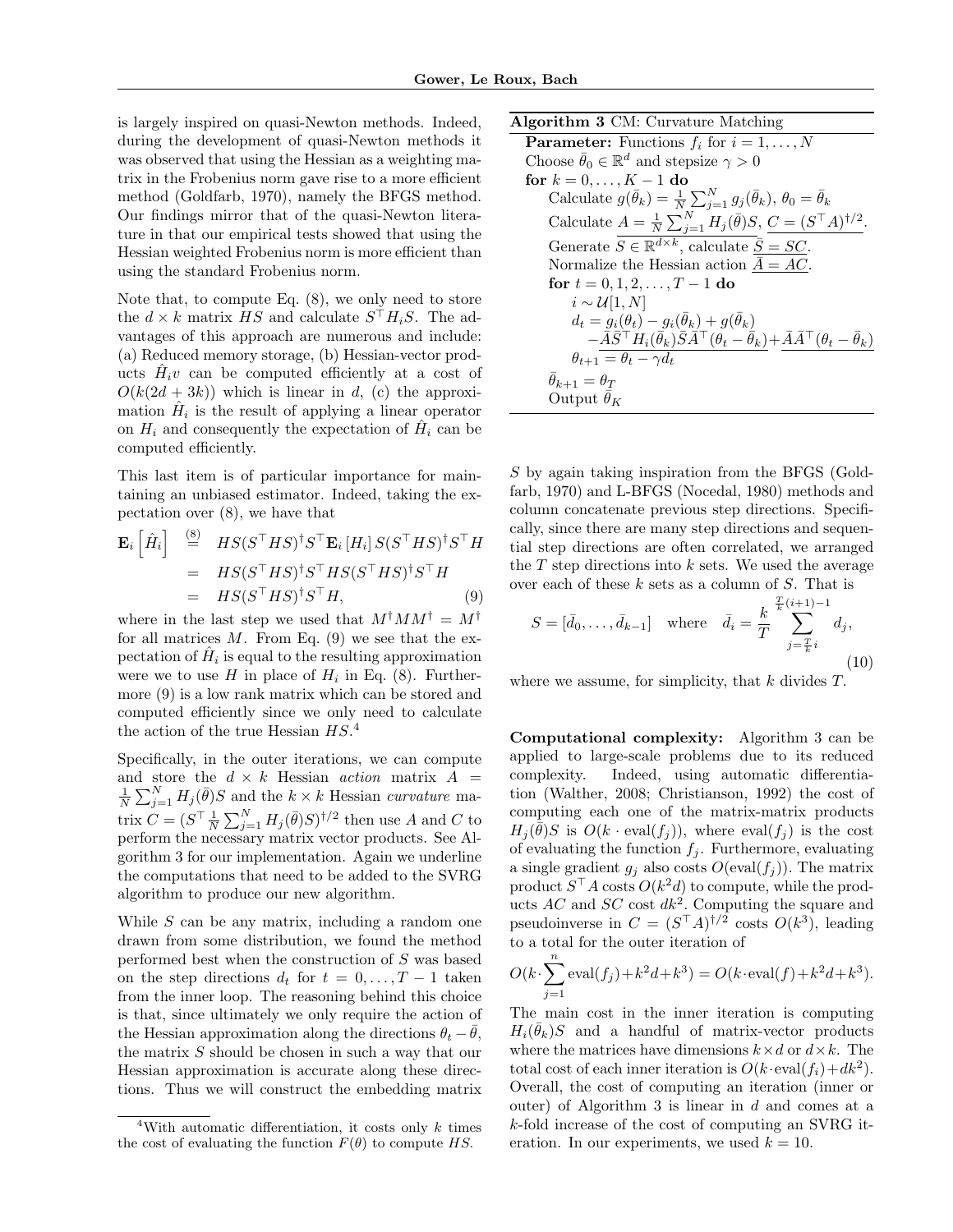#### 4.3 Low-rank approximation: Action Matching

In the previous section we developed a low rank update based on curvature matching, though ultimately we required the action of the true Hessian  $HS$  to compute the resulting Hessian approximation (8). With the action of the Hessian we can also build an approximation of the Hessian using an action matching model:

$$
\hat{H}_i = \underset{X \in \mathbb{R}^{d \times d}}{\arg \min} \|X\|_{F(H)}^2
$$
  
subject to 
$$
XS = H_iS, \quad X = X^{\top}.
$$
 (11)

In other words,  $\hat{H}_i$  is the symmetric matrix with the smallest norm which matches the action of the true Hessian. The solution to the above is a rank  $2k$  matrix given by

$$
\hat{H}_i = HS(S^THS)^{-1}S^{\top}H_i (I - S(S^THS)^{-1}S^{\top}H) + H_i S(S^THS)^{-1}S^{\top}H.
$$
\n(12)

Differently from the curvature matching model (7), here we have had to explicitly enforce the symmetry of the Hessian approximation as a constraint (11) as the solution of the unconstrained model might not be symmetric.

This approximation is a generalization of the Davidson-Fletcher-Powell (Fletcher and Powell, 1963; Davidon, 1968) update. This update, and a regularized inverse of this update, have already been used in an optimization context (Gower and Gondzio, 2014) but only as a preconditioner.

Again, we have that the approximation (12) is the result of applying a linear function to  $H_i$ . Thus, taking the expectation, we have that

$$
\mathbf{E}_{i}\left[\hat{H}_{i}\right] = HS(S^{T}HS)^{-1}S^{\top}\mathbf{E}_{i}\left[H_{i}\right]
$$
  
+ 
$$
\mathbf{E}_{i}\left[H_{i}\right]S(S^{T}HS)^{-1}S^{\top}H
$$
  
- 
$$
HS(S^{T}HS)^{-1}S^{\top}\mathbf{E}_{i}\left[H_{i}\right]S(S^{T}HS)^{-1}S^{\top}H
$$
  
= 
$$
HS(S^{T}HS)^{-1}S^{\top}H,
$$

which is the same as (9) and thus can be efficiently computed. The method based on (11) can be implemented in a similar way to Algorithm 3. The total complexity of the algorithm based on (11) is the same as the complexity of Algorithm 3, though the hidden constant in the complexity is a bit larger as there is an additional matrix-vector product.

#### 4.4 Comparing approximations

Both the diagonal and the low-rank approximations have a free parameter:  $\sigma^2$  for the diagonal approximation and the rank k for the low-rank approximation. These two parameters make different tradeoffs.  $\sigma^2$ controls the robustness of the approximation: a larger value is more stable but likely to decrease the convergence rate. k controls the complexity of the approximation: a larger value leads to a better convergence rate in terms of updates but with a larger computational cost per update. Though this was not explored in this work, it seems natural to combine these two approximations.

#### 5 Theoretical Analysis and Discussion

Convergence rates: We now provide a convergence analysis for generalized linear models when an approximation of the Hessian is used. The full proofs of the results below may be found in the Appendix. We make the following assumptions:

- We consider a compact set Θ included in the ball of center  $\theta^*$  and radius D, where  $\theta^*$  is the minimizer of  $F(\theta) = \frac{1}{N} \sum_{i=1}^{N} f_i(\theta)$ .
- F is  $\mu$ -strongly convex and L-smooth on  $\Theta$ .
- Each  $f_i$  is of the form  $f_i(\theta) = \varphi_i(x_i^{\top} \theta)$  with  $||x_i||^2 \le R^2$ , and  $\varphi_i''(x_i^\top \theta) \in [\alpha, 1], \varphi_i'''(x_i^\top \theta) \le \beta$ for all  $\theta \in \Theta$ . In particular, this means that we can use  $L_{\text{max}} = R^2$ .
- We consider the control variate  $z_i(\theta) = f'_i(\bar{\theta}) +$  $H_i(\theta - \bar{\theta})$ , where  $H_i$  is an approximation of the Hessian  $f_i''(\bar{\theta})$ , with a relative error so that  $\frac{1}{N} \sum_{i=1}^{N} (f''_i(\bar{\theta}) - H_i)^2 \preccurlyeq R^2 \eta \frac{1}{N} \sum_{i=1}^{n} f''_i(\bar{\theta})$ . Note that  $\eta = 1$  if we take  $H_i = 0$  (plain SVRG) and  $\eta = 0$  if we use the exact Hessian.

We obtain the following proposition which shows that we get the actual condition number  $L/\mu$  rather than  $L_{\text{max}}/\mu$  (which is the one for SVRG) if we are close enough to the global optimum and the Hessians are sufficiently well approximated:

**Proposition 1** Assume  $D^2 \leq \frac{L\alpha}{8\beta^2 R^2}$ ,  $\gamma = 1/(4L)$ with  $\eta \leq \frac{L\alpha}{8\beta^2}$ . Then, after a single epoch of SVRG2 with  $T \geqslant \frac{16L}{\mu}$ , the error is reduced by a factor of 3/4.

The result above implies that, in order to reach a precistion  $\varepsilon$ , we need  $K = O(\log \frac{1}{\varepsilon})$  epochs of SVRG2, with an overall number of accesses to gradient and Hessian oracles less than  $O(N + \frac{L}{\mu} \log \frac{1}{\varepsilon})$ , once we are close enough to the optimum (but note that the bound on  $D$  does not depend on  $\mu$ ). In the Appendix, we also show that our algorithm is robust even far away from optimum with a step-size  $\gamma \propto 1/R^2$ .

Difference to reconditioning: To our knowledge, this is the first use of the Hessian to track gradients over time rather than to recondition. While using the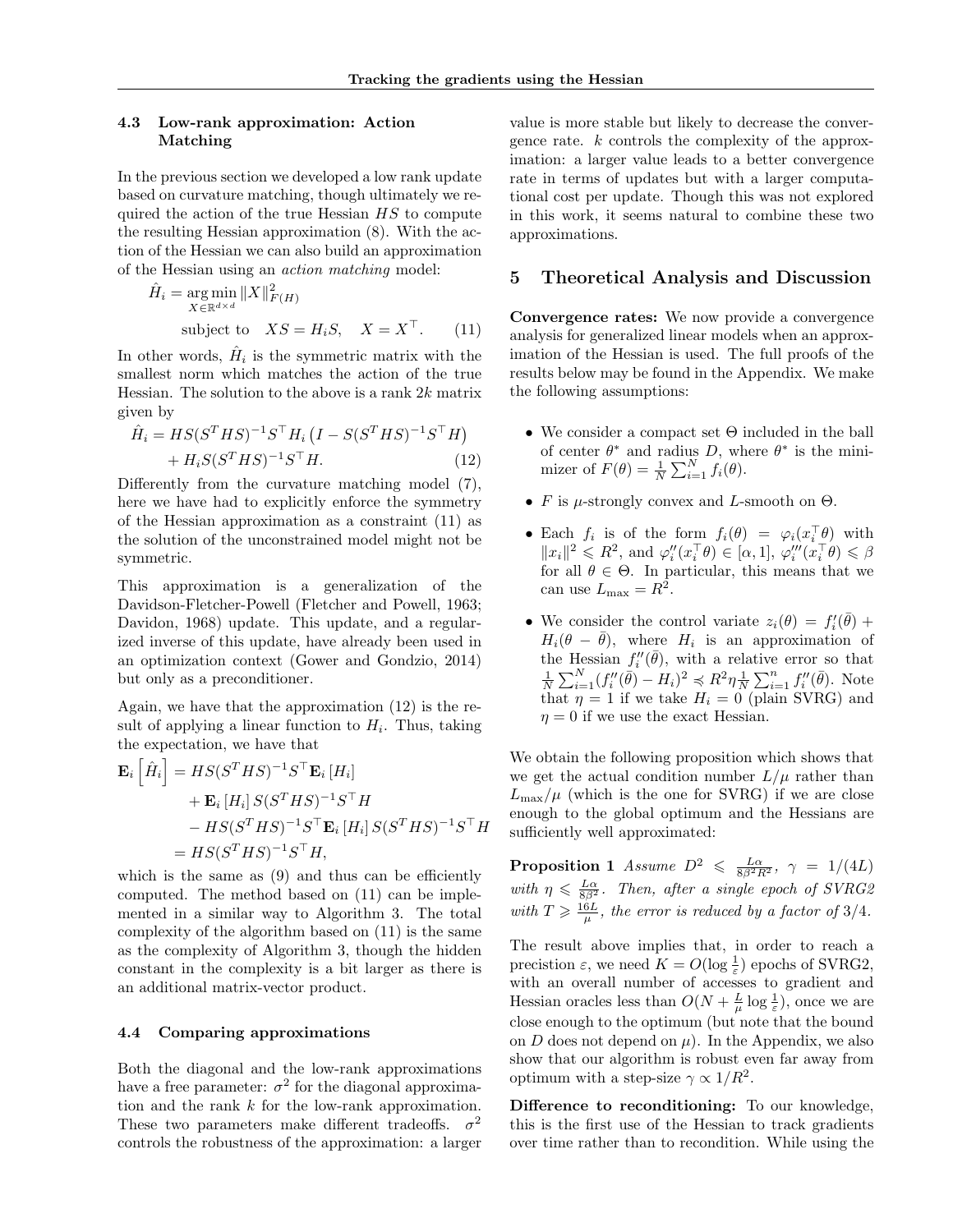

Figure 1: Performance of various SVRG-based methods on multiple LIBSVM problems: (a) a9a (b) covtype  $(c)$  mushrooms  $(d)$  phishing  $(e)$  w8a  $(f)$  rcv1-train.

Hessian to track the gradients does not remove the dependency on the condition number, it has several advantages. First, since there is no matrix inversion, it is much more robust to approximations of the true Hessian, as shown in the theoretical analysis above. Second, while classical second-order methods only enjoy superlinear convergence close to the optimum, tracking gradients improves convergence in a larger ball around the optimum.

This does not preclude the use of reconditioning and we believe the Hessian could be used for both purposes simultaneously. We do not know if the best Hessian approximation is the same for both uses.

Difference to non-uniform sampling: Non-

uniform sampling aims to close the gap between  $L_{max}$ and  $\frac{1}{n} \sum_{i} L_i$  (Kern and Gyorgy (2016) and Schmidt et al. (2015)). Our method closes the gap between  $L_{max}$ and L. These two quantities,  $\frac{1}{n} \sum_i L_i$  and L, can be very different. For instance, for a linear least squares objective  $f(w) = 1/(2n) ||Xw - b||_2^2$  we have that  $\frac{1}{n} \sum_i L_i = (1/n) \text{Tr} (XX^\top)$  while  $L = \frac{1}{n} \lambda_{\text{max}} (XX^\top)$ , thus L can be upto *n* times smaller than  $\frac{1}{n} \sum_{i} L_i$ .

# 6 Experiments

Algorithms. We empirically tested the impact of using second-order information for the different Hessian approximations. In particular, we tried SVRG, the original SVRG algorithm, SVRG2, which tracks the gradi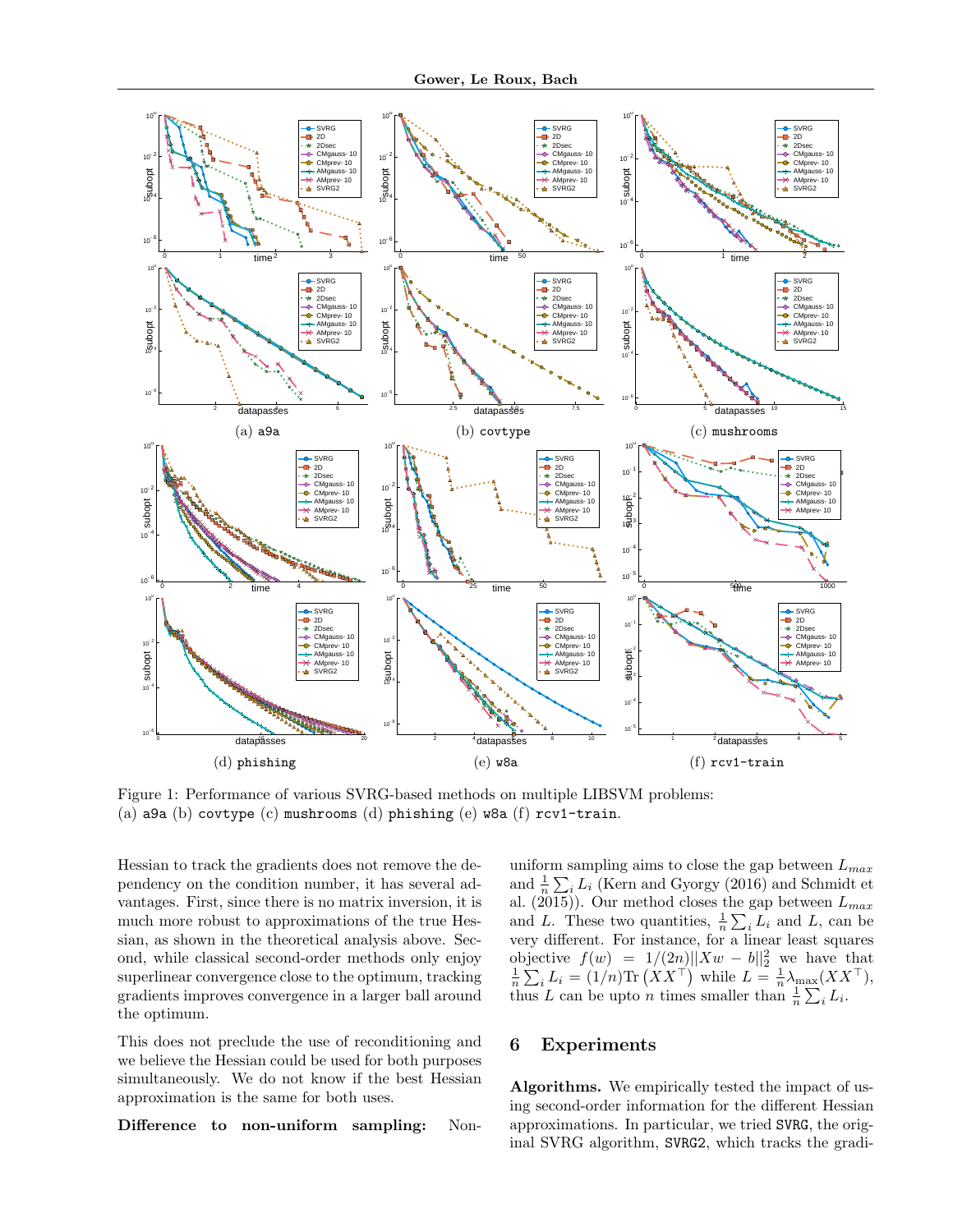ents using the full Hessian, 2D, which tracks the gradients using the diagonal of the Hessian, 2Dsec, which tracks the gradients using the robust secant equation (6), CM, which tracks the gradients using the lowrank curvature matching approximation of the Hessian (8), and AM which uses the low-rank action matching approximation of the Hessian (12) to track the gradients. We also tested two variants of each of the low rank approximations, namely AMgauss, CMgauss and AMprev, CMprev. For the AMgauss and CMgauss methods, the matrix  $S \in \mathbb{R}^{n \times k}$  in (8) and (12) is a randomly generated Gaussian matrix. For the AMprev and CMprev methods, we construct  $S$  using previous search directions according to (10).

All the data we use are binary classification problems taken from LIBSVM, and we use a logistic loss with a squared- $\ell_2$  regularizer. We set the regularization parameter to  $\lambda = \max_{i=1,\dots,N} ||x_i||_2^2 / 4N$  in all experiments. In each figure, the y-axis is the relative suboptimality gap given by  $[f(\theta) - f(\theta^*)]/[f(\theta_0) - f(\theta^*)]$  on a log scale.

Convergence rate was observed both in terms of passes through the data and in terms of wall clock time, to account for the higher computational cost of our proposed methods. Due to the high computational cost of SVRG2, we did not perform experiments on SVRG2 for problems with dimension (number of features) over 5000.

Choice of the stepsize. Since convergence is guaranteed for batch gradient descent with a larger stepsize than for variance reducing stochastic methods, our hope is that using second-order information will allow the use of larger stepsizes while maintaining convergence. Thus, we ran a grid search over the stepsize for each method, trying values of  $2^a/L_{\text{max}}$  for  $a =$  $10, 7, \ldots, -7, -9$ , where  $L_{\text{max}} := \max_{i=1,\ldots,N} ||x_i||_2^2 + \lambda$ .

We expected our proposed covariates to provide better approximations to the true gradient and thus allow for greater stepsizes. This is the case in general, albeit not by a large amount, as can be seen in Table 1. Our proposed methods often allowed larger stepsizes, with the SVRG2 method typically allowing the largest stepsize.

Results. Figure 1 shows the results on multiple datasets. We see that, in terms of passes through the data, all tracking methods consistently outperform SVRG, often by a large margin. In particular the SVRG2 method often has the best performance in terms of datapasses with the exception of the covtype problem where the two methods based on diagonal approximations 2D and 2Dsec have the best performance<sup>5</sup>. In

|                   | a9a                | covtype                          | gisette madelon |                |
|-------------------|--------------------|----------------------------------|-----------------|----------------|
| <b>SVRG</b>       | 2 <sup>8</sup>     | 2 <sup>9</sup>                   | 28              | 27             |
| 2D                | $2^8$              | $2^{10}$                         | $2^8$           | $2^7$          |
| 2Dsec             | 2 <sup>9</sup>     | $2^{10}$                         | $2^8$           | $2^7$          |
| CMgauss           | $2^8$              | 2 <sup>9</sup>                   | $2^8$           | $2^7$          |
| CMprev            | $2^8$              | $2^8$                            | $2^8$           | $2^7$          |
| AMgauss           | $2^8$              | 2 <sup>9</sup>                   | 2 <sup>9</sup>  | $2^7$          |
| AMprev            | $2^9$              | 2 <sup>9</sup>                   | $2^9$           | $2^8$          |
| SVRG2             | $2^{10}$           | 2 <sup>9</sup>                   | 29              | 28             |
|                   |                    |                                  |                 |                |
|                   | mushrooms phishing |                                  | w8a             | rcv1           |
| SVRG              | $2^8$              | 2 <sup>6</sup>                   | $2^8$           | $2^{10}$       |
| 2D                | $2^8$              | $2^6$                            | 2 <sup>9</sup>  | $2^{14}$       |
| 2Dsec             | $2^8$              | 2 <sup>6</sup>                   | 2 <sup>9</sup>  | $2^{13}$       |
| CMgauss           | $2^8$              | 2 <sup>6</sup>                   | 2 <sup>9</sup>  | 2 <sup>9</sup> |
|                   | $2^7$              | 2 <sup>6</sup>                   | $2^9$           | $2^{10}$       |
| CMprev            | $2^7$              | $2^7$                            | $2^9$           | 2 <sup>9</sup> |
| AMgauss<br>AMprev | $2^8$              | 2 <sup>6</sup><br>2 <sup>6</sup> | $2^9$           | $2^{10}$       |

Table 1: Best empirical stepsize for each (problem, method) pair. In general, incorporating a Hessian approximation allows for larger stepsizes.

terms of time taken, the AMgauss and AMprev are the most efficient methods, which indicates the superiority of the Hessian approximations based on action matching (11). For all these experiments, we chose a rank  $k = 10$ .

# 7 Conclusion

Control variates are at the core of stochastic variancereducing methods. We proposed the first dynamic method which updates these control variates at every timestep, leading to faster empirical and theoretical convergence as well as increased robustness. While we applied it to SVRG, we hope it can be extended to other methods such as SAGA.

We also showed that the Hessian could be used beyond reconditioning and that efficient approximations existed. Though reconditioning in stochastic variancereducing methods has been explored, it remains to be seen whether using the Hessian for both reconditioning and gradient tracking simultaneously is beneficial.

Finally, we believe there is still more to do to bridge the gap between stochastic and batch methods and we hope this work will open the way to further analyses of the importance of control variates in optimization.

Acknowledgements: RMG acknowledges the support of the FSMP postdoctoral fund. FB acknowledges support from the European Research Council (grant SEQUOIA 724063).

<sup>&</sup>lt;sup>5</sup>The hyperparamter  $\sigma^2$  was set to  $\sigma^2 = 0.01$ .